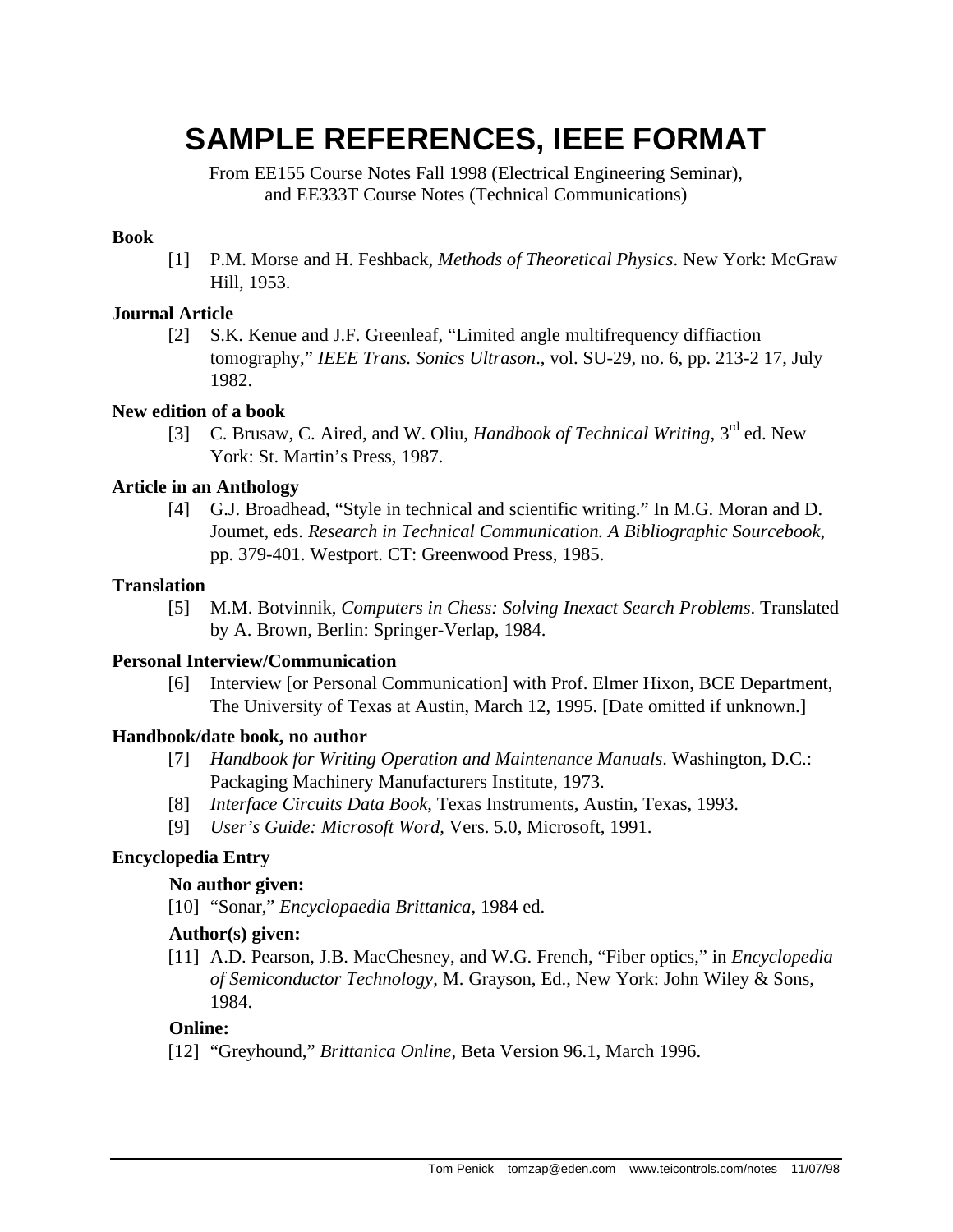#### **Course Notes**

[13] J. K. Jones, *Lab Notes for EE464K, Senior Projects*, The University of Texas at Austin, fall semester, 1994.

#### **Dissertation or thesis**

[14] B. Tsikos, "Segmentation of 3-D scenes using multi-modal interaction between machine vision and programmable mechanical scene manipulation," Ph.D. dissertation, Univ. of Pennsylvania, BCE Dept., Philadelphia, 1987. [Add if applicable: University Microfilms, Inc., University of Michigan, Ann Arbor, Michigan.]

#### **Proceedings paper**

[15] R. Finkel, R. Taylor, R. Bolles, R. Paul, and J. Feldman, "An overview of AL, programming system for automation," in *Proc. Fourth Int. Joint Conf Artif. Intell*., pp. 758-765, Sept. 3-7, 1975.

#### **Patent**

[16] L.O. Norman, U.S. Patent 4 379 752, 1983. [Title of patent may be included.]

#### **Newspaper article**

[17] "Technology threatens to shatter the world of college textbooks, *The Wall Street Journal*, vol 91, pp. Al, A8, June 1, 1993.

#### **Government publication**

[18] *Basic Facts about Patents*. Washington, D.C.: Government Printing Office, 1989.

#### **Technical Report**

[19] R. Cox and J. S. Turner, "Project Zeus: design of a broadband network and its application on a university campus," Washington Univ., Dept. of Comp. Sci., Technical Report WUCS-91-45, July 30, 1991.

# **Letter/E-mail**

[20] Letter from J. M. Beck, Project Manager, TI, Bedford, Utah, Sept. 3, 1996.

# **Software**

[21] M. Janzen, *Instant Access Accounting*. Computer software. Nexus Software, Inc IBM-PC, 1993.

# **Electronic bulletin board**

[22] AIDS Info BBS. [San Francisco (CA): Ron Gardner]. Available from: 415-626- 1246.

#### **Database/online**

- [23] R. Duncan, "An HTML primer," *PC Magazine*, June 13, 1995, v14, n11 p. 261(7) in Academic Index (database on UTCAT PLUS system).
- [24] R. Berdan and M. Garcia, *Discourse-Sensitive Measurement of Language Development in Bilingual Children* (Los Alamitos, CA: National Center for Bilingual Research, 1982) (ERIC ED 234 636).